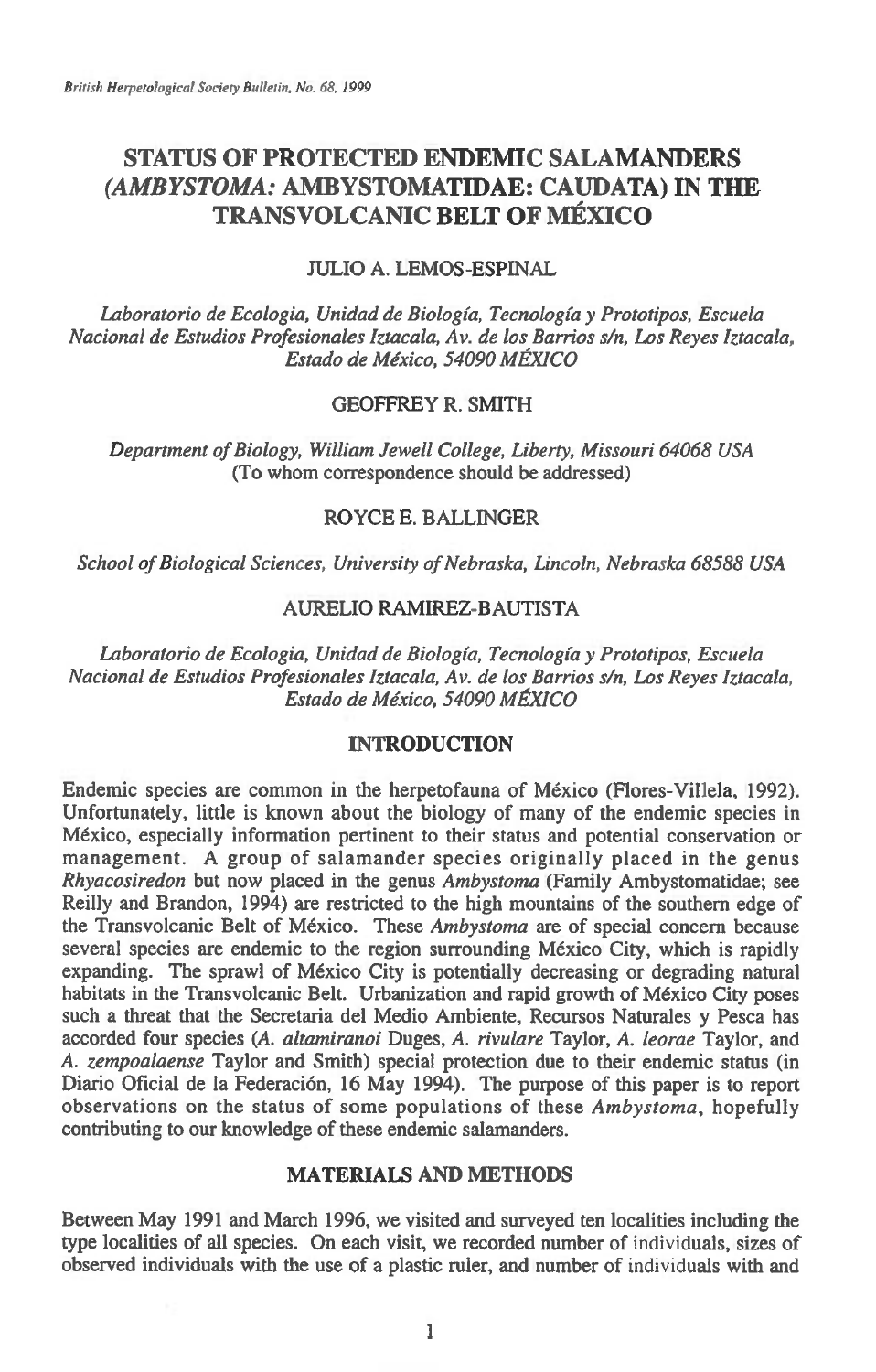without gills. We also recorded any environmental conditions that may have influenced or might be influencing the population in question.

## **RESULTS**

## *Ambystoma altamiranoi*

1) Rio de las Navajas (also known as Rio de los Axolotes), Mexico, Municipio de Isidro Fabela, km 39.0 Mexican Highway 4 (Naucalpan - Ixtlahuaca) at 3,330 m elevation. We observed 33 individuals along a 1 km stretch of the stream on 15 August 1993. Twentynine were juveniles with very small gills or without gills. One adult was 80 mm SVL and three others had SVLs of near 70 mm. No larvae were found.

Rio de las Navajas was also visited in 1991. Eight individuals were seen on 7 August: one adult with an SVL of 89.0 mm, and seven larvae ranging in size from 45 to 57 mm SVL. All individuals were first observed in small cavities along the edge of the stream. On 23 August, 14 individuals were observed. Five were adults (one with an SVL of 85 mm, and four with SVLs between 60 and 62 mm). Four small larvae (12 mm SVL) and five large larvae (40 mm SVL) were seen. Individuals were seen under rocks, in small cavities along the edge of the stream, or in the middle of the stream.

2) Las Palomas, Mexico, Municipio de Isidro Fabela, km 38.5 Mexican Highway 4 (Naucalpan - Ixtlahuaca) at 3,300 m elevation. This population along a 1 km stretch of the Arroyo las Palomas was visited several times from 8 June 1991 through 7 August 1991. All individuals were observed under rocks and in or near small cavities.

On 8 June, one adult and 11 larvae were observed. Only one adult was found during the visit on 24 June. Ten individuals (two adults and eight larvae) were found on 18 July. The highest number of individuals (34) was found on 25 July (3 adults, 31 larvae). Only three adults were found on 7 August.

3) A small permanent stream "Arroyo Puentecillas", Municipio de Naucalpan de Juarez, Mexico, Carretera libre Naucalpan - Toluca, 3,060 m in elevation. This population was surveyed on 5 August 1993. Fifteen salamanders were observed. Of the ten individuals captured, nine were less than 40 mm SVL. All were first seen in small cavities on the edge of the stream. A pair of adults was found 35 m S of the main population in a pool 0.60 m deep and 1 m in diameter.

4) Llano Viborillas, Municipio de Xonacatlan, Mexico, 2970 m elevation. This population was surveyed on 5 August 1993. Seven individuals were observed. Three were adults without gills, and the others were juveniles with  $SVL \leq 40$  mm.

## *Ambystoma leorae*

1) Arroyo Tonatzin, Puebla, 12 km east of Rio Frio, state of Mexico, 3,210 m in elevation. On 12 August 1993, we observed 59 individuals along a 600 m stretch of the Arroyo Tonatzin. Three of these were adults without gills, two were larvae of 22.0 and 25.0 mm SVL, and the remaining individuals were juveniles (with gills) measuring 60.0 to 65.0 mm SVL. All individuals were first seen in shaded areas, and were quite wary. Upon detecting our presence they hid under rocks or logs. These salamanders are cryptic and often difficult to see. Individuals tended to be in groups  $($  five), and were rarely observed alone.

*Ambystoma leorae* were also abundant in a swamp at the headwaters of the Arroyo Tonatzin. However, in a seasonal stream flowing into the Arroyo Tonatzin, where the slope is often steep, no salamanders have ever been observed.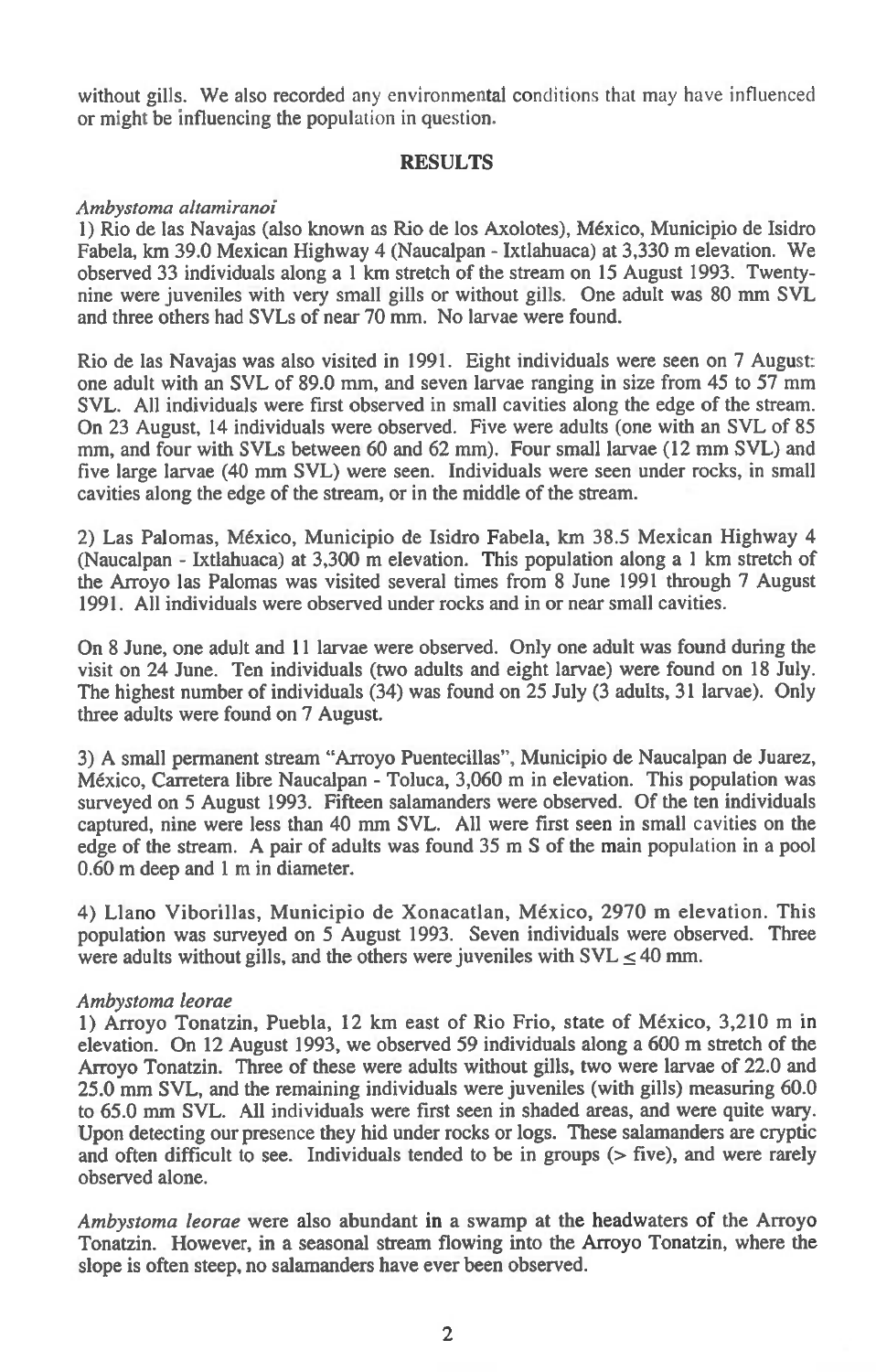2) Campo Experimental Forestal "San Juan Tetla", municipio de Chiahutzingo, Puebla, 3,400 m in elevation. We observed six individuals along a 6 m section of the stream. Two were adults with gills (64.0 mm and 70.0 mm SVL), and the other four were juveniles with gills (33.0 - 42.0 mm SVL).

These salamanders have only been seen in limited regions of the Campo Experimental Forestal San Juan Tetla despite efforts to locate them throughout the area. Only three small creeks or streams have ever been found to have *A. leorae:* the small stream described here, the Rio Cotzala, and another small stream at 3750 m. However, no salamanders have been seen in the Rio Cotzala since local residents introduced fish into the stream.

#### *Ambystoma rivulare*

1) "El Salitre", Municipio de Villas Allende, state of Mexico, 2600 m in elevation. We surveyed a small river (Arroyo El Salitre) on 10 March 1996. Visibility was low due to suspended particles and vegetation, therefore we used a net to sample the river. We caught three *A. rivulare* larvae. The river runs through the towns of El Salitre and San Felipe Santiago where local residents wash their clothes in the river.

2) Buenavista, state of Mexico, km 19 Highway Toluca-Valle de Bravo, 3,100 m in elevation. On 26 July 1991, one adult (92 mm SVL) and 33 larvae (32 - 45 mm SVL) were observed along a 50 m section of a water canal. The adult was resting in a swamp that was 0.05 m deep. Most of the larvae (31) were seen along a 5 m section of the canal that was 0.30 m wide and 0.40 m deep. The other two larvae were seen in a swamp that was 0.10 m deep but which did not appear to be connected to the canal. Another 46 salamanders were observed on the same day at this locality but no data were collected on them. On 24 August 1991, 59 individuals were observed in the same locality. Thirtyeight were larvae ranging in SVL from > 55 mm, and 21 were larvae of 20 mm SVL.

The water in the canal originates in the sewers of Buenavista and La Puerta. Much of the canal was lined with garbage (e.g., plastic bags, tin cans, etc.) that the *A. rivulare*  used as refugia. The sampled section of the canal was surrounded by houses.

## *Ambystoma zempoalaense*

1) Vivero Acaextopan, Morelos, km 11.6 Highway Tres Marias-Zempoala, 2,750 m in elevation. We visited a swamp on the west side of Vivero Acaextopan several times between 12 October 1993 and 9 March 1996. Three streams enter the swamp. On 12 October 1993, there were 10-15 salamanders at each spot where one of the streams entered the swamp. We also observed three individuals (75 mm, 82 mm, 86 mm SVL) in a 4 m x 4 m pool (1.5 m deep). On the next visit (3 April 1994) we did not see any salamanders in the swamp as the area was quite dry and there was much more vegetation. However, two salamanders were seen in the 4 m x 4 m pool. Only one individual was seen in the pool on 11 June 1994, however it was raining and the water was not clear which may have prevented our seeing more. On the next visit (30 July 1994), seven salamanders were seen in the pool. On the last visit (9 March 1996), only four adults were seen in the pool.

## **DISCUSSION**

Our observations provide some insight into the status of these salamanders, and may provide some suggestions as to their future. For the most part, the populations of *Ambystoma* we surveyed had good numbers and few indications of human encroachment. In many of these populations reproduction has been occuring as evidenced by the presence of larvae and juveniles. However, some populations may be potentially threatened.